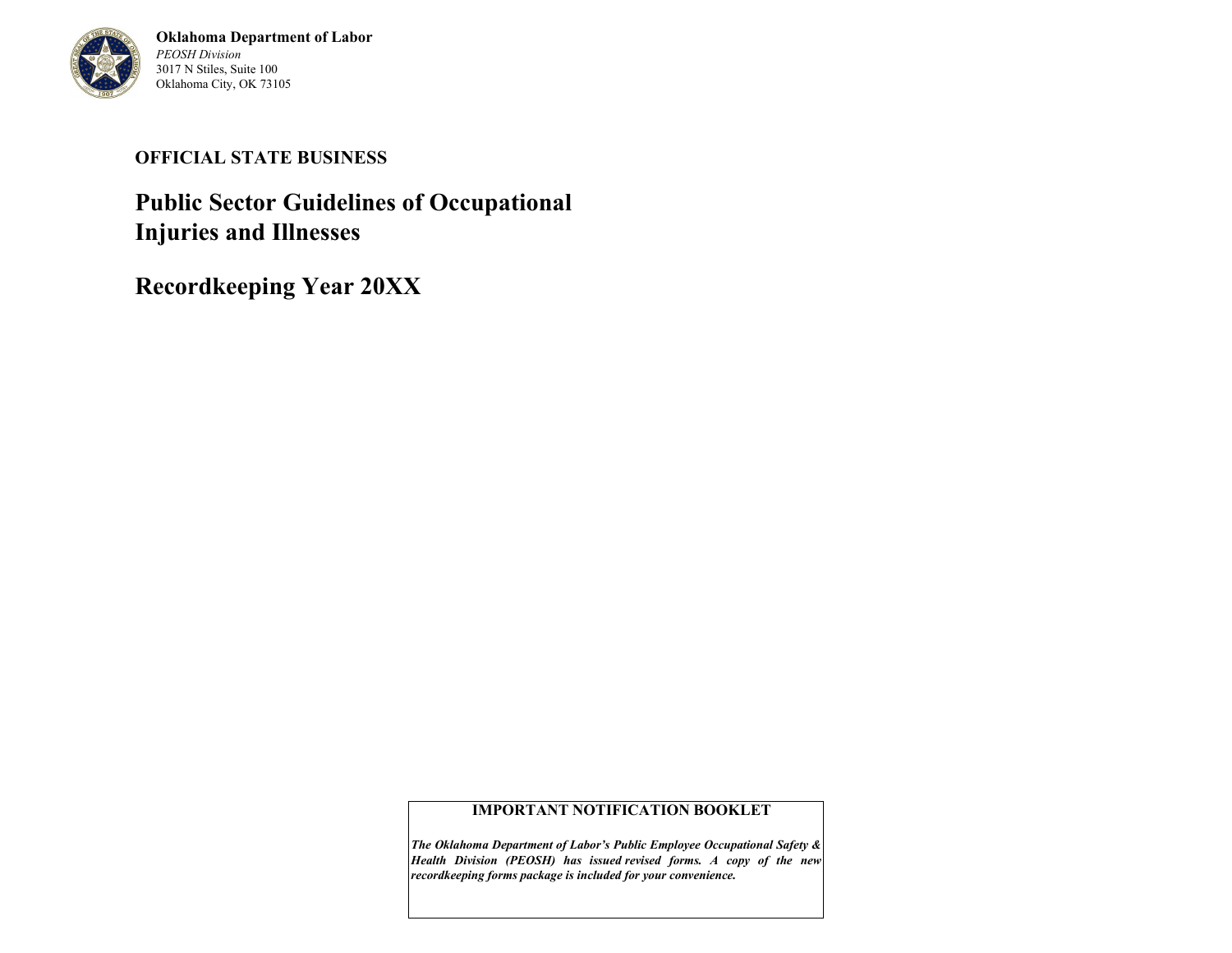# **An Overview: Recording Work-Related Injuries and Illnesses**

The Oklahoma Occupational Health & Safety Standards Act (OOHSSA) requires all public sector employers with one or more employees to prepare and maintain records of all work-related injuries and illnesses. Use these definitions below when you classify cases on the OK300 Log. Definitions are consistent with the OSHA Recordkeeping regulations, which have been adopted, in part, by the Oklahoma Department of Labor.

The *Log of Work-related Injuries and Illnesses*  (OK300) is used to classify work-related injuries and illnesses and to note the extent and severity of each case. When an incident occurs, use the *Log* to record specific details about what happened and how it happened.

The *Summary of Work-Related Injuries & Illnesses* (OK300A) - shows the totals for the year in each category. At the end of the year, you must post the *Summary* in a visible location so that your employees are aware of the injuries and illnesses occurring in their workplace. Employers must keep a separate *Log* and *Summary* for each establishment or site expected to be in operation for one year or greater*. Oklahoma Exception: Under 380:40-1-5, an establishment can include more than one physical location, but only if the direct daily supervision of all staff is the responsibility of one common individual.*

Note, your employees have the right to review your injury and illness records and they must be available for review by PEOSH Inspectors and provided within *4 business hours* of the initial request. Cases listed on the *Log* are not necessarily eligible for workers compensation or other insurance benefits. Recording an injury or illness on the *Log* does not mean that the employer or the worker was at fault or that a PEOSH or OSHA standard was violated. PEOSH Regulations are available a[t www.labor.ok.gov.](http://www.labor.ok.gov/)

#### **When is an injury or illness considered workrelated?**

An injury or illness is considered to be workrelated if an event or exposure in the work environment caused or contributed to the resulting condition or significantly aggravated a pre-existing condition.

Work-relatedness is presumed for injuries and illnesses resulting from events or exposures occurring in the workplace unless an exception specifically applies. See *29 CFR 1904.5(b)(2)* for the exceptions. The work environment includes the establishment and other locations where one or more employees are working or are present as a condition of their employment. See *29 CFR 1904.5(b)(1)*.

#### **Which work-related injuries and illnesses must be recorded?**

Record those work-related injuries and illnesses that result in:

- death,
- loss of consciousness,
- days away from work,
- restricted work activity or job transfer, or
- medical treatment beyond first aid.

You must also record work-related injuries and illnesses that are significant (as defined below) or meet any additional criteria listed below. You must record any significant work-related injury or illness that is diagnosed by a physician or other licensed health care professional. You must record any work-related case involving cancer, chronic irreversible disease, a fractured or cracked bone, or a punctured eardrum. See *29 CFR 1904.7*.

#### **What are the additional criteria?**

You must record the following conditions when they are work-related:

• any needlestick or cut from a sharp object that is contaminated with another person's blood or other potentially infectious materials,

● any case requiring an employee to be medically removed under the requirements of a PEOSH or OSHA health standard,

● tuberculosis infection as evidenced by a positive skin test or diagnosed by a physician or other licensed health care professional after exposure to a known case of active tuberculosis,

• an employee's hearing test (audiogram) reveals 1) that the employee has experienced a Standard Threshold Shift (STS) in hearing in one or both ears (averaged at 2000, 3000 and 4000 Hz) and 2) the employee's total hearing loss level is 25 decibels (dB) or more above audiometric zero (*also averaged at 2,000, 3,000, and 4,000 Hz*) in the same ear(s) as the STS.

#### **What is medical treatment?**

Medical treatment means the management and care of a patient to combat a disease or disorder. The following are not considered medical treatments and are NOT recordable:

- visits to a doctor or health care provider solely for observation or counseling,
- diagnostic procedures, including administering prescription medications that are used solely for diagnostic procedures, and

● any procedure that can be labeled as first aid. (See below for more information about first aid.)

#### **What is first aid?**

If the incident required only the following types of treatment, consider it first aid. **Do NOT record the case if it involves only**:

- using non-prescription medications at non- prescription strength,
- administering tetanus immunizations,
- cleaning, flushing or soaking wounds on the surface of the skin,
- using wound coverings, such as bandages, Band-Aids™, gauze pads, etc., using Steri- Strips™, or butterfly bandages,
- using hot or cold therapy,

Within 7 calendar days after you receive information about a case, decide if the case is recordable under the recordkeeping requirements. To do that, you must:

1. Determine whether the incident is a new case or a recurrence of an existing one.

2. Establish whether the case was workrelated.

3. Identify the nature of the injury or illness, the part of the body affected and the object or substance that caused harm to the employee.

4. Identify what medical treatment was provided and determine if the case is recordable according to the treatment provided or the diagnosis of a significant injury or illness.

If the case is recordable, complete a form OK301 and enter the injury on form OK300.

**When filling out the Forms, keep in mind...**  You must fill the forms out *completely and in detail.*

You must enter a case number, however, you are allowed to codify your case numbers in any manner you find appropriate, so long as each case number is unique.

You must enter the employees' name, unless the case meets the requirements of a "Privacy Case", in which case, you must enter the words "*Privacy Cas*e" in lieu of the employee's name.

In column F, you must enter three things:

- 1. the exact nature of the injury,
- 2. the part of the body affected,

3. what object or substance was that harmed the employee.

*Note: "knee pain" or "hurt back" are not acceptable descriptions of the injury*.

**Be specific.** "Torn ACL, Left Knee, Fell from Ladder" is an appropriate entry.

Be sure to classify each injury or illness per the instructions on the forms.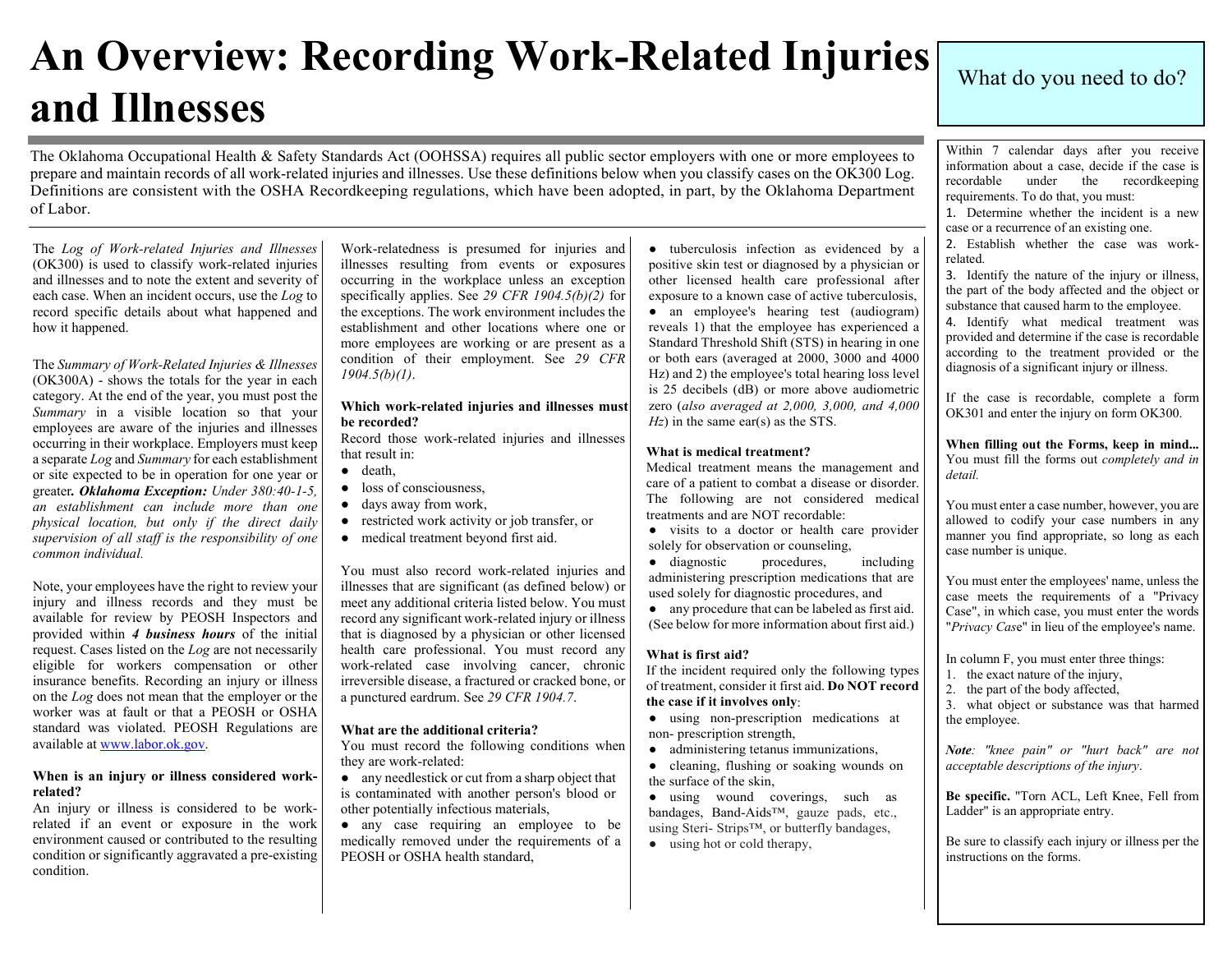● using any totally non-rigid means of support, such as elastic bandages, wraps, non-rigid back belts, etc.,

• using eye patches,

● using simple irrigation or a cotton swab to remove foreign bodies not embedded in or adhered to the eye,

● using irrigation, tweezers or cotton swab or other simple means to remove splinters or foreign material from areas other than the eye,

- using finger guards,
- using massages,
- drinking fluids to relieve heat stress.

#### **How do you decide if the case involved restricted work?**

Restricted work activity occurs when, as the result of a work-related injury or illness, an employer or health care professional keeps or recommends keeping, an employee from doing the routine functions of his or her job or from working the full workday that the employee would have been scheduled to work before the injury or illness occurred.

#### **How do you count the number of days of restricted work activity or number of days away from work?**

Count the number of calendar days, including weekends and holidays (even if the employee was not scheduled to work), that the employee was on work restrictions or was away from work as a result of the injury or illness. Do not count the day on which the injury or illness occurred. Begin counting the days away from the day *after* the incident occurs.

If a single injury or illness involves both days away from work and days of restricted work activity, enter the total number of days for each.

*You may stop counting days of restricted work or days away from work once the total of either, or the combination of both, reaches 180 days.*

#### **Under what circumstances should you NOT enter the employee's name on form OK300?**

You must consider the following injuries or illnesses to be privacy concern cases:

- an injury or illness to an intimate body part or to the reproductive system,
- an injury or illness resulting from a sexual assault,
- a mental illness.

a case of HIV infection, hepatitis, or tuberculosis,

● a needlestick injury or cut from a sharp object that is contaminated with another persons' blood or other potentially infectious materials (see *29 CFR 1904.8* for definitions), and

other illnesses, if the employee independently and voluntarily requests that his or her name not be entered on the log.

You must not enter the employee's name on the *Log*  for these cases. Instead, you must enter "*Privacy Case*" in the space normally used for the employee's name (Column B). You must keep a separate confidential list of the case numbers and employee names for the establishment's privacy concern cases so that you can update the cases and provide information to the government, if requested.

If you have a reasonable basis to believe that information describing the privacy concern case may be personally identifiable, even though the employees name has been omitted, you may use discretion in describing the injury or illness or both on the OK300 and OK301 forms. You must enter enough information to identify the cause of the incident and the general severity of the injury or illness, but you need not include the details of an intimate or private nature.

#### **What if the outcome of the case changes?**

If the outcome or extent of an injury or illness changes after you have recorded the case, simply delete, or draw a line through the original entry. Then write the new entry where it belongs. Remember, you need to record the most serious outcome for each case.

#### **Classifying injurie**s

An injury is any wound or damage to the body resulting from an event in the work environment.

*Examples: Cut, puncture, laceration, abrasion, fracture, bruise, contusion, chipped or broken tooth, amputation, insect bite, electrocution or thermal, chemical, electrical or radiation burn. Sprain and strain injuries to muscles, joints and connective tissues are classified as injuries when they result from a slip, trip, fall or other similar accidents.*

#### **Classifying Illnesses** Be specific

#### *Skin diseases or disorders*

Skin diseases or disorders are illnesses involving the worker's skin that are caused by work exposure to chemicals, plants, or other substances.

*Examples: Contact dermatitis, eczema or rash caused by primary irritants and sensitizers or poisonous plants; oil acne; friction blisters, chrome ulcers; inflammation of the skin.*

#### *Respiratory conditions*

Respiratory conditions are illnesses associated with breathing hazardous biological agents, chemicals, dust, gases, vapors, or fumes at work.

*Example: Silicosis, asbestosis, pneumonitis, pharyngitis, rhinitis or acute congestion; farmer's lung, beryllium disease, tuberculosis, occupational asthma, reactive airways dysfunctional syndrome (RADS), chronic obstructive pulmonary disease (COPD), hypersensitivity pneumonitis, toxic inhalation injury, such as metal fume fever, chronic obstructive bronchitis, and pneumoconiosis.*

#### *Poisoning*

Poisoning includes disorders evidenced by abnormal concentrations of toxic substances in blood, other tissues, other bodily fluids, or the breath that are caused by the ingestion or absorption of toxic substances into the body.

*Examples: Poisoning by lead, mercury, cadmium, arsenic or other metals; poisoning by carbon monoxide, hydrogen sulfide, or other gases; poisoning by benzene, benzol, carbon, tetrachloride, or other organic solvents; poisoning by insecticide sprays, such as parathion or lead arsenate; poisoning by other chemicals such as formaldehyde.*

#### *Hearing loss*

Noise-induced hearing loss is defined for recordkeeping purposes as a change in hearing threshold relative to the baseline audiogram of an average of 10 (decibels) dB or more in either

ear at 2000, 3000 or 4000 hertz, and the employee's total hearing is 25 dB or more above audiometric zero (*also averaged at 2000, 3000, and 4000 hertz*) in the same ear(s).

#### **All other illnesses**

*Examples: Heatstroke, sunstroke, heat exhaustion, heat stress and other effects of environmental heat; freezing, frostbite and other effects of exposure to lower temperatures; decompression sickness; effects of ionizing radiation (isotopes, x-rays, radium); effects of non-ionizing radiation (welding flash, ultra-violet rays, lasers); anthrax; bloodborne pathogenic diseases, such as AIDS, HIV, hepatitis B or hepatitis C; brucellosis; malignant or benign tumors; histoplasmosis; coccidioidomycosis.*

#### **When must you post the Summary?**

You must post the *Summary* only -- not the *Log*  -- by February 1st of the year following the year covered by this form and keep it posted until April 30th of that year.

#### **How long must you keep the Log, Summary, or the Individual Injure/Illness Report on file?**

You must keep the *Log* and *Summary* for 5 years following the year to which they pertain. These records must be available for review at all times. Individual Injury/Illness Reports must be maintained for 30 years after the employee is no longer employed by the State of Oklahoma with any Public Sector employer.

#### **Do you have to send in these forms at the end of the year?**

All Public Employers must provide records as part of the A*nnual Public Sector Survey*, by submitting the information online, at [www.ok.gov/odol/public-sector-survey/](http://www.ok.gov/odol/public-sector-survey/) or by submitting copies of the requested information. Participation in the A*nnual Public Sector Survey* is **mandatory**. *Failure to respond will result in a PEOSH inspection.*

#### **How can we help you?**

If you have questions about how to fill out the *Log*, call us at (405) 521-6140 or toll free at 1- 888-269-5353.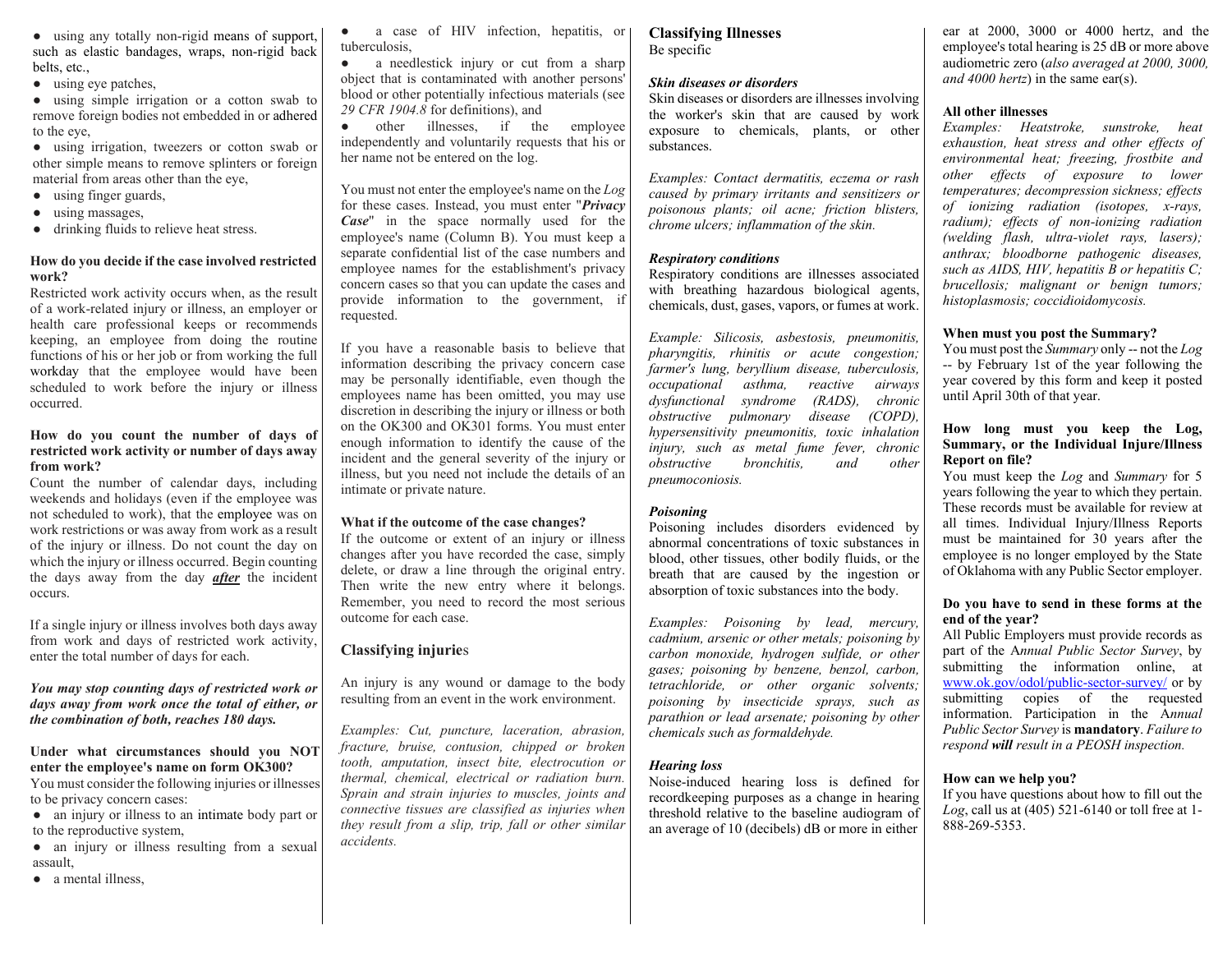## **How to Fill Out the OK300 Log of Work-Related Injuries and Illnesses**

The *Log* is used to classify work-related injuries and illnesses and to note the extent and severity of each case. When an incident occurs, use the *Log* to record specific details about what happened and how it happened.

If your agency or entity has more than one establishment or site, you must keep separate records for each physical location that is expected to remain in operation for one year or longer.

#### **Can an establishment include more than one physical location?**

Yes, but only if the direct daily supervision of all staff is the responsibility of one common individual. {See *380:40-1-5(a)(6)* of the *Oklahoma Occupational Health & Safety Standards*.}

The *Summary* -- shows the work-related injury and illness totals for the year in each category. At the end of the year, count the number of incidents in each category and transfer the totals from the *Log* to the *Summary*. The highest ranking official or other official must review and certify the *Summary*. From February 1<sup>st</sup> to April 30<sup>th</sup> the following year, post the *Summary* in a visible location so that your employees are aware of the injuries and illnesses occurring in their workplace.

*You do not post the Log. You only post the Summary at the end of the year***.**

.<br>You must record information about every work-related injury or illness that involves loss of consciousness, restricted work activity or job transfer, days away hom work, or medioal treatment beyond hist aid. You must also record significant work-related injuries that are diagnosed by a physician or licensed health care professional. You must also record work-related injuries and illnesses that meet any of the specific recording criteria listed in 29 CFR Part 1904.8 though 1904. 12. Feel hee to use two (2) single lines for a single case if you need to. You must complete an Injury & Illness Incident Report (OK Form 301) or equivalent form for each injury or illness recorded on this form. If you're not sure whether a case if recordable, call the Oklahoma Department of Labor for hab at 1-888-269-5353 Fut 251



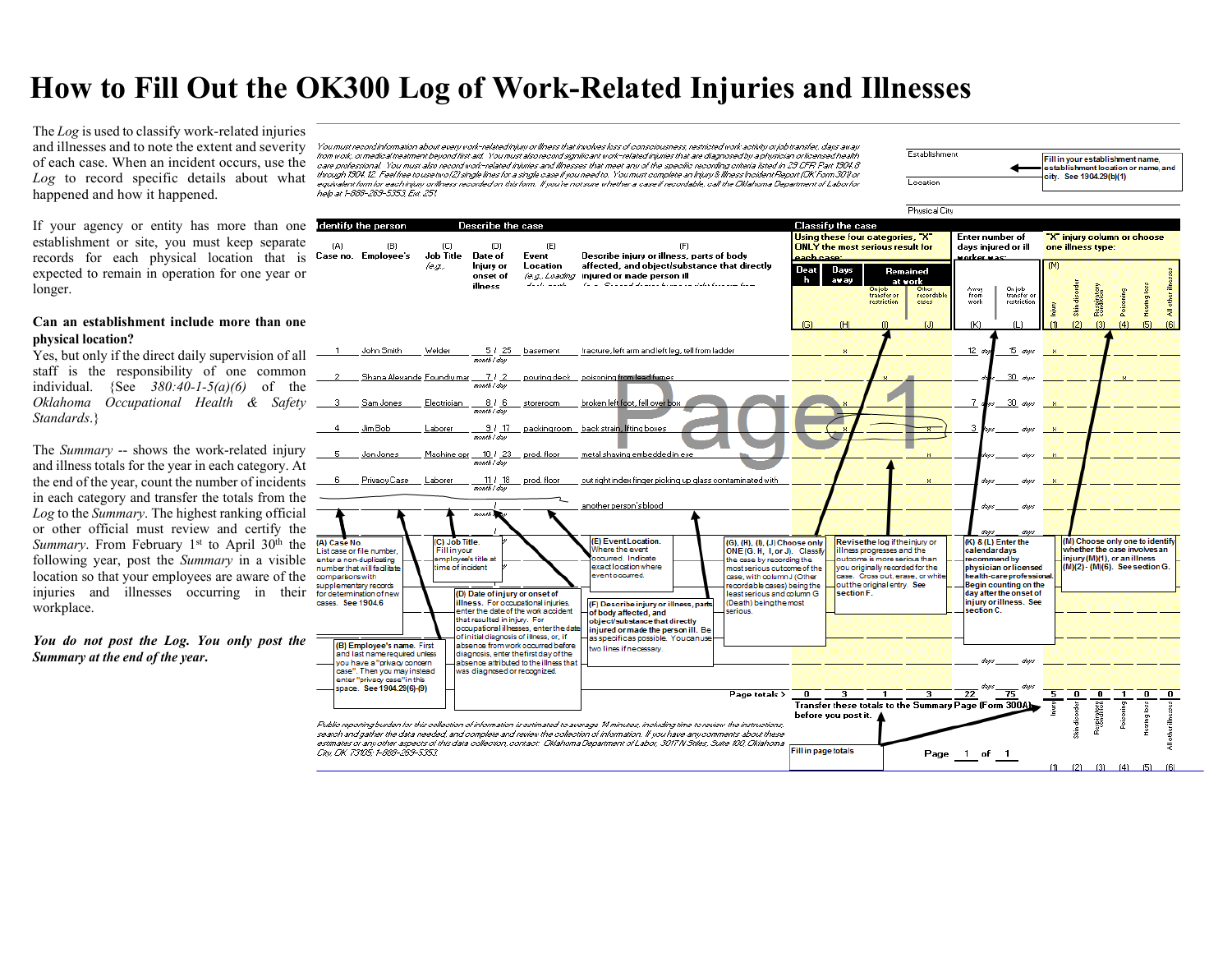#### **(a)** *Basic Requirement.* You must consider an injury or illness to meet the general recording criteria, and therefore to be recordable, if it results in any of the following: *death, Days Away from work, Restricted work or Transfer to another job, medical treatment beyond first aid, or loss of consciousness*. You must also consider a case to meet the general recording criteria if it involves a significant injury or illness diagnosed by a physician or other licensed health care professional, even if it does not result in death, days away from work, restricted work or job transfer, medical treatment beyond first aid, or loss of consciousness.

#### **(b)** *Implementation.* **How do I decide if a case meets one or more of the general recording criteria?**

A work-related injury or illness must be recorded if it results in one or more of the following:

#### 1) Death,

- 2) Days away from work,
- 3) Restricted work or transfer to another job,
- 4) Medical treatment beyond first aid,
- 5) Loss of consciousness,
- 6) A significant injury or illness diagnosed by a physician or other licensed health care professional.

#### *Recordkeeping Criteria Decision Tree*



- Visits to a physician or other licensed health care professional (LHCP) solely for observation or counseling.
- Diagnostic procedures, such as xrays and blood tests, including the administration of prescription medications solely for diagnostic purposes (e.g., eye drops to dilate pupils).
- *● First Aid only (see the complete list on pages 2-3)*



#### *Recording Criteria Changes in Extent of or Outcome of Injury or Illness*

If, during the five-year period in which the *Log* is retained, there is a change in an extent and outcome of an injury or illness which affects entries in columns (G) (H) (I) or (J), the first entry should be lined out and a new entry made. For example, if an injured employee at first required only medical treatment with no lost work days but later lost days away from work, the check in column (J) should be lined out, and a check entered in column (H) and the number of days away from work entered in column (K).

In another example, if an employee with an occupational illness with days away from work, returned to work, and then died of the illness, any entries in column (H) should be lined out and the death entered in column (G).

The entire entry for an injury or illness should be lined out if later found to be non-recordable. This would include for example: an injury which is later determined not to be work-related or which was initially thought to involve medical treatment but later was determined to have involved only first aid.

#### *Diagnosis of Significant Injury or Illness*

Any serious or significant work-related disorder that is diagnosed by a *Physician or other Licensed Health Care Provider* and/or identified by a positive medical test. These include work-related cases involving cancer, chronic irreversible disease, a fractured or a cracked bone or a punctured eardrum.

#### *Calculating the Incident Rate*

You can compute your entities incident rate (IR) by utilizing the following formula.

| Total number of injuries<br>and illnesses | 200,000 | # of hours worked by all<br>employees | $=$ | Incident<br>rate |
|-------------------------------------------|---------|---------------------------------------|-----|------------------|
|                                           | 200,000 |                                       | =   |                  |

#### **What can I compare my incident rates to?**

Each year the Oklahoma Department of Labor analyzes data from the Annual Public Sector Survey. For details on the State's Incident Rate, visit the ODOL website listed below.

For additional information, you may call (405) 521-6140 or 1-888-269-5353 or visit our web site at:

[www.labor.ok.gov.](http://www.labor.ok.gov/)



*Figure 1 - Ask yourself each of these questions to determine if a case is recordable.*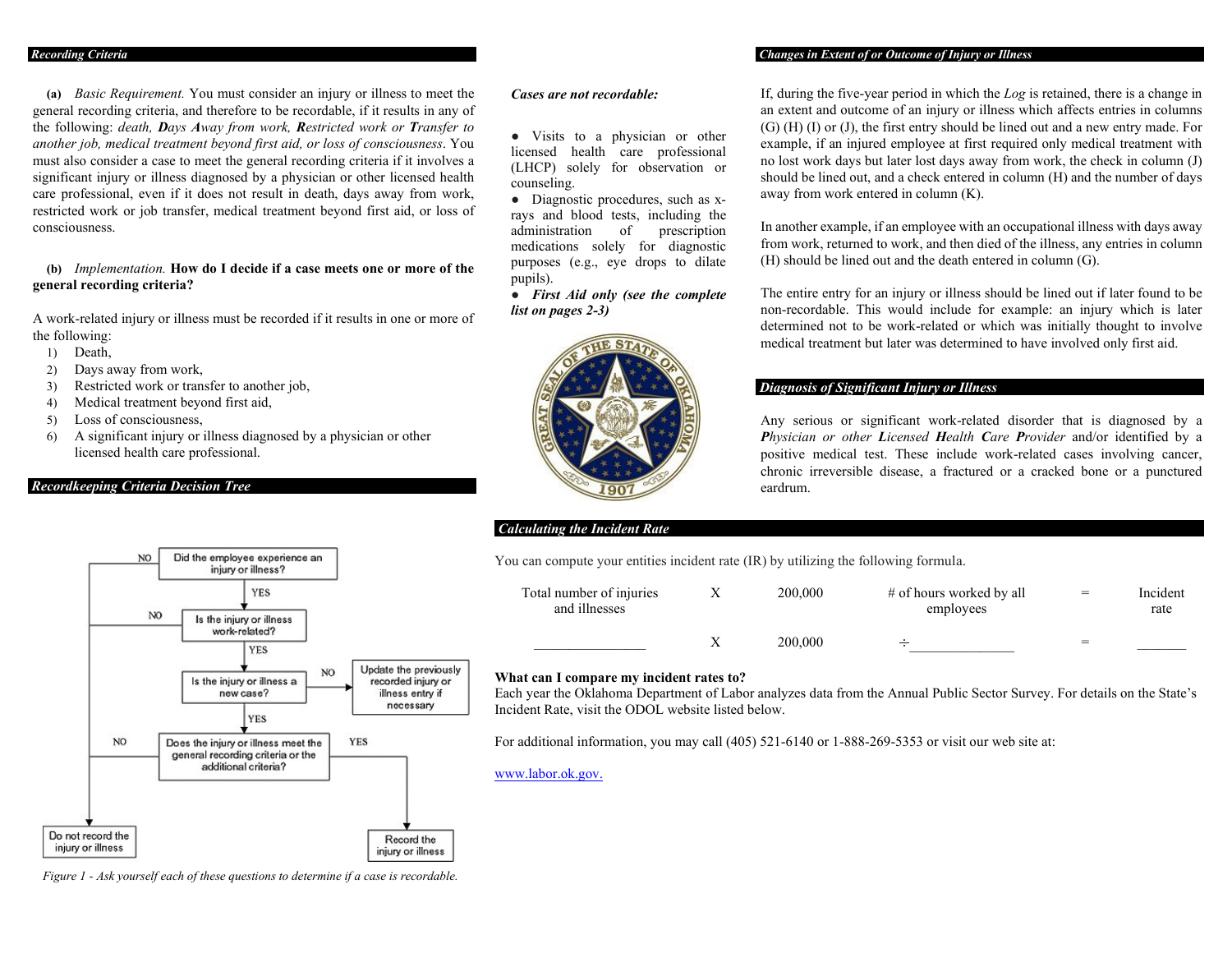

**OK300 --** *Log of Work-Related Injuries & Illnesses Oklahoma Department of Labor* 405-521-6140; 888-269-5353[; www.labor.ok.gov](http://www.labor.ok.gov/)

**ATTENTION**: *This form contains information relating to employee health and must be used in a manner that protects the confidentiality of employeesto the extent possible while the information is being used for occupational safety and health purposes.*

*You must record information about every work-related death and about every work-related injury or illness that involves loss of consciousness, restricted work activity or job transfer, days away from work, or medical treatment beyond first aid. You must also record significant workrelated injuries that are diagnosed by a physician or licensed health care professional (PHLCP). You must also record work-related injuries and illnesses that meet any of the specific recording criteria listed in 29 CFR Part 1904.8 through 1904.12. Feel free to use two (2) single lines for a single case if you need to. You must complete an Injury & Illness Incident Report (form OK301) for each injury or illness recorded on this form. If you're not sure whether a case is recordable, call the Oklahoma Department of Labor for help at 1-888-269-5353.*

Establishment

Physical Location

City, State, ZIP

| Identify the person                                                                                                                                                                                                                                   |                        |                            | Describe the case |                                              |                                                           | Classify the case                                                                                                                                                                              |       |                                                                                             |                                         |                                                  |                                               |                                                           |       |                      |                                 |           |              |                     |  |
|-------------------------------------------------------------------------------------------------------------------------------------------------------------------------------------------------------------------------------------------------------|------------------------|----------------------------|-------------------|----------------------------------------------|-----------------------------------------------------------|------------------------------------------------------------------------------------------------------------------------------------------------------------------------------------------------|-------|---------------------------------------------------------------------------------------------|-----------------------------------------|--------------------------------------------------|-----------------------------------------------|-----------------------------------------------------------|-------|----------------------|---------------------------------|-----------|--------------|---------------------|--|
| (A)                                                                                                                                                                                                                                                   | (B)                    | (C)                        | (D)               |                                              | (E)                                                       | (F)                                                                                                                                                                                            |       | <b>CHECK ONLY ONE</b> box for each case based<br>on the most serious outcome for that case: |                                         |                                                  | Enter number of days<br>injured or ill worker |                                                           |       |                      | (M) Choose one type of illness: |           |              |                     |  |
| Case<br>No.                                                                                                                                                                                                                                           | <b>Employee's Name</b> | Job Title (e.g.<br>Welder) |                   | Date of injury or<br>onset of illness<br>(D) | Where the event occurred (e.g.<br>Loading dock north end) | Describe injury or illness, parts of<br>body affected, and object/substance<br>that directly injured or made person ill<br>(e.g. Second degree burns on right<br>forearm from acetylene torch) | Death | Days<br>away<br>from<br>work                                                                | On job<br>transfer<br>or<br>restriction | Remained at work<br>Other<br>recordable<br>cases | Away<br>from<br>work<br>(days)                | was:<br>On job<br>transfer<br>or<br>restriction<br>(days) | kunul | Skin disorder        | Respiratory condition           | Poisoning | Hearing loss | All other illnesses |  |
| (A)                                                                                                                                                                                                                                                   | (B)                    | (C)                        | <b>MM</b>         | <b>DD</b>                                    | (E)                                                       | (F)                                                                                                                                                                                            | (G)   | (H)                                                                                         | (1)                                     | $(\mathsf{U})$                                   | (K)                                           | (L)                                                       | (1)   | (2)                  | (3)                             | (4)       | (5)          | (6)                 |  |
|                                                                                                                                                                                                                                                       |                        |                            |                   |                                              |                                                           |                                                                                                                                                                                                |       |                                                                                             |                                         |                                                  |                                               |                                                           |       |                      |                                 |           |              |                     |  |
|                                                                                                                                                                                                                                                       |                        |                            |                   |                                              |                                                           |                                                                                                                                                                                                |       |                                                                                             |                                         |                                                  |                                               |                                                           |       |                      |                                 |           |              |                     |  |
|                                                                                                                                                                                                                                                       |                        |                            |                   |                                              |                                                           |                                                                                                                                                                                                |       |                                                                                             |                                         |                                                  |                                               |                                                           |       |                      |                                 |           |              |                     |  |
|                                                                                                                                                                                                                                                       |                        |                            |                   |                                              |                                                           |                                                                                                                                                                                                |       |                                                                                             |                                         |                                                  |                                               |                                                           |       |                      |                                 |           |              |                     |  |
|                                                                                                                                                                                                                                                       |                        |                            |                   |                                              |                                                           |                                                                                                                                                                                                |       |                                                                                             |                                         |                                                  |                                               |                                                           |       |                      |                                 |           |              |                     |  |
|                                                                                                                                                                                                                                                       |                        |                            |                   |                                              |                                                           |                                                                                                                                                                                                |       |                                                                                             |                                         |                                                  |                                               |                                                           |       |                      |                                 |           |              |                     |  |
|                                                                                                                                                                                                                                                       |                        |                            |                   |                                              |                                                           |                                                                                                                                                                                                |       |                                                                                             |                                         |                                                  |                                               |                                                           |       |                      |                                 |           |              |                     |  |
|                                                                                                                                                                                                                                                       |                        |                            |                   |                                              |                                                           |                                                                                                                                                                                                |       |                                                                                             |                                         |                                                  |                                               |                                                           |       |                      |                                 |           |              |                     |  |
|                                                                                                                                                                                                                                                       |                        |                            |                   |                                              |                                                           |                                                                                                                                                                                                |       |                                                                                             |                                         |                                                  |                                               |                                                           |       |                      |                                 |           |              |                     |  |
|                                                                                                                                                                                                                                                       |                        |                            |                   |                                              |                                                           |                                                                                                                                                                                                |       |                                                                                             |                                         |                                                  |                                               |                                                           |       |                      |                                 |           |              |                     |  |
|                                                                                                                                                                                                                                                       |                        |                            |                   |                                              |                                                           |                                                                                                                                                                                                |       |                                                                                             |                                         |                                                  |                                               |                                                           |       |                      |                                 |           |              |                     |  |
|                                                                                                                                                                                                                                                       |                        |                            |                   |                                              |                                                           |                                                                                                                                                                                                |       |                                                                                             |                                         |                                                  |                                               |                                                           |       |                      |                                 |           |              |                     |  |
|                                                                                                                                                                                                                                                       |                        |                            |                   |                                              |                                                           |                                                                                                                                                                                                |       |                                                                                             |                                         |                                                  |                                               |                                                           |       |                      |                                 |           |              |                     |  |
|                                                                                                                                                                                                                                                       |                        |                            |                   |                                              |                                                           |                                                                                                                                                                                                |       |                                                                                             |                                         |                                                  |                                               |                                                           |       |                      |                                 |           |              |                     |  |
|                                                                                                                                                                                                                                                       |                        |                            |                   |                                              |                                                           |                                                                                                                                                                                                |       |                                                                                             |                                         |                                                  |                                               |                                                           |       |                      |                                 |           |              |                     |  |
|                                                                                                                                                                                                                                                       |                        |                            |                   |                                              |                                                           |                                                                                                                                                                                                |       |                                                                                             |                                         |                                                  |                                               |                                                           |       |                      |                                 |           |              |                     |  |
|                                                                                                                                                                                                                                                       |                        |                            |                   |                                              |                                                           |                                                                                                                                                                                                |       |                                                                                             |                                         |                                                  |                                               |                                                           |       |                      |                                 |           |              |                     |  |
|                                                                                                                                                                                                                                                       |                        |                            |                   |                                              |                                                           | Page Totals:                                                                                                                                                                                   |       |                                                                                             |                                         |                                                  |                                               |                                                           |       |                      |                                 |           |              |                     |  |
| Public reporting burden for this collection of information is estimated to average 15 minutes per response,<br>including time to review the instruction, search and gather the data needed, and complete and review the<br>collection of information. |                        |                            |                   |                                              |                                                           | (G)                                                                                                                                                                                            | (H)   | (1)                                                                                         | (J)                                     | (K)                                              | (L)                                           |                                                           |       |                      |                                 |           |              |                     |  |
| Ensure totals to the Summary page (Form 300A) are accurate before you post it.                                                                                                                                                                        |                        |                            |                   |                                              |                                                           |                                                                                                                                                                                                |       |                                                                                             |                                         |                                                  |                                               |                                                           |       | Hearing              |                                 |           |              |                     |  |
|                                                                                                                                                                                                                                                       |                        |                            |                   |                                              |                                                           |                                                                                                                                                                                                |       |                                                                                             |                                         |                                                  |                                               |                                                           | yuly  | <b>Skin disorder</b> | Respiratory condition           | Poisoning | sso          | All other illnesses |  |
|                                                                                                                                                                                                                                                       |                        |                            |                   |                                              |                                                           | <b>RETAIN FOR YOUR RECORDS RECORDS MUST BE MAINTAINED FOR A MINIMUM OF FIVE YEAR.</b>                                                                                                          |       |                                                                                             |                                         |                                                  |                                               |                                                           | (1)   | (2)                  | (3)                             | (4)       | (5)          | (6)                 |  |

Year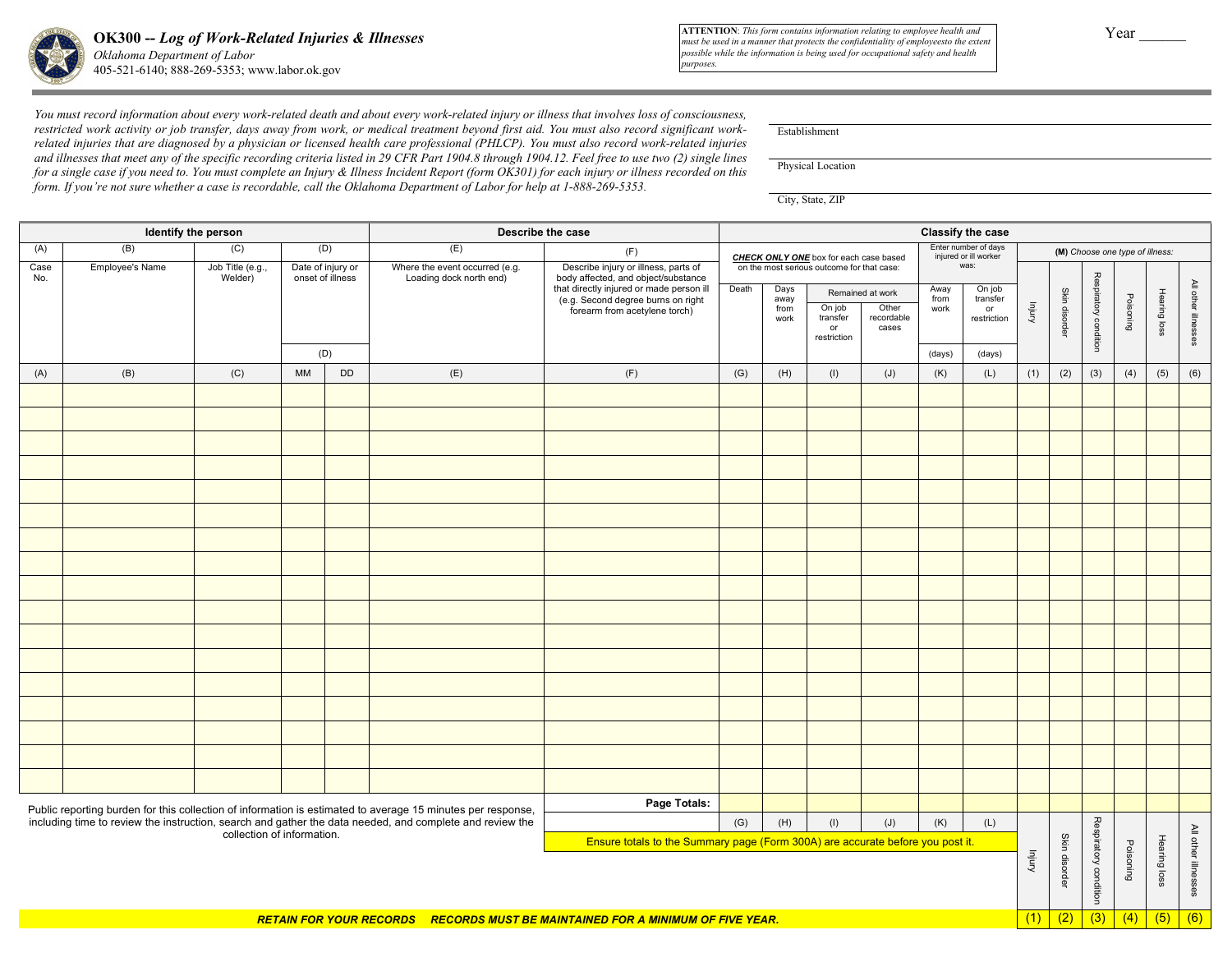



*At the end of the year, you are required to enter the average number of employees and the total hours worked by your employees on form OK300A. If you don't have these figures, you can use the information on this page to estimate the numbers you will need to enter on form OK300A at the end of the year.*

#### *How to figure the average number of employees who worked for your establishment:* Step 1: *Add* the total number of employees your establishment paid in all pay periods during the year. Include all employees; full-time, part-time, temporary, seasonal, salaried, and hourly. Step 2: *Count* the number of pay periods your establishment had during the year. Be sure to include any pay periods when you had no employees. Step 3: *Divide* the number of employees by the number of pay periods. Step 4: *Round the answer* to the next highest whole number. Write the rounded number in the blank marked Annual average number of employees. The number of employees paid in all pay periods  $=$ Divided by The number of pay periods during the year  $=$ Rounded to the next whole number = *For example*, *a public entity figured its average employment this way:* **For pay period Number of employees Paid** *1 10 2 0 3 15 4 30 5 40* Number of employees paid = 830 Number of pay periods = 26  $830 \div 26 = 31.92$

#### *How to figure the total hours worked by all employees:*

*… … 24 20 25 15 26 830*

Include the hours worked by salaried, hourly, part-time, and seasonal workers, as well as hours worked by other workers subject to day-to-day supervision by your establishment (e.g., temporary help services workers).

31.92 rounds to 32

32 is the annual average number of employees

Do not include vacation, sick leave, holidays, or any other non-work time, even if employees were paid for it. If your establishment keeps records of only the hours paid or if you have employees who are not paid by the hour, estimate the hours that the employees actually worked.

If this number is not available, you can use this optional worksheet to estimate the number.

#### **Optional Worksheet**

*Find* the number of full-time employees in your establishment for the year.

**\*** *Multiply* by the number of work hours for a full-time employee per year.

This is the *number* of full-time hours worked.

**+** *Add* the number of any overtime hours as well as the hours worked by other employees (part-time, temporary, seasonal).

> *Round* the answer to the next highest whole number. Write the rounded number in the blank marked Total hours worked by all employees last year.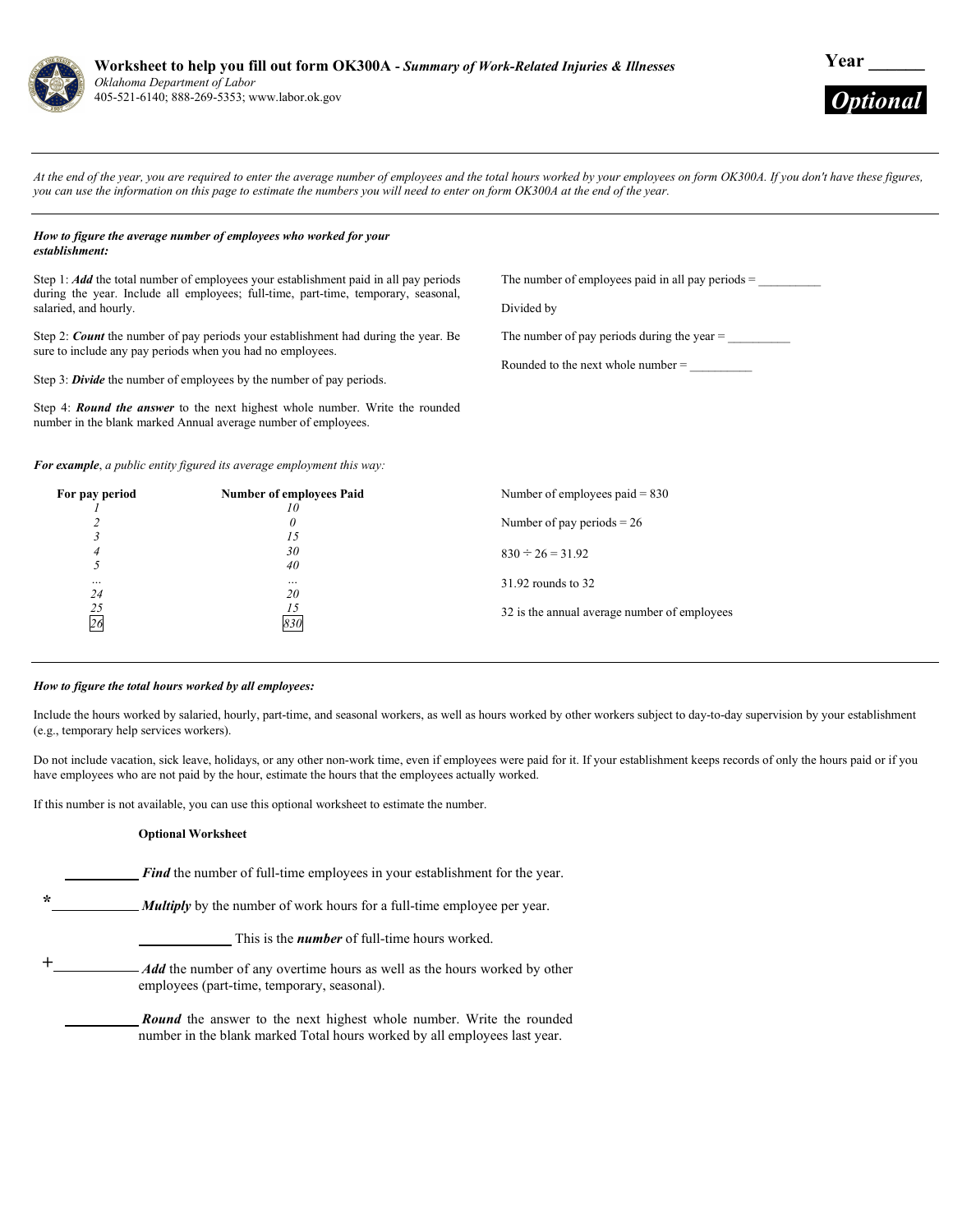

| Establishment                                                                                                      |                                                                                   |                                                                                                                                                                                                                                                                                                                                                                                                                                                                                                                                                                                                                                                                                                                                                                                                                                                                                                                 |                                                        |                                                                                   |   |                                          |       |                                                                                                                | Facility ID               |
|--------------------------------------------------------------------------------------------------------------------|-----------------------------------------------------------------------------------|-----------------------------------------------------------------------------------------------------------------------------------------------------------------------------------------------------------------------------------------------------------------------------------------------------------------------------------------------------------------------------------------------------------------------------------------------------------------------------------------------------------------------------------------------------------------------------------------------------------------------------------------------------------------------------------------------------------------------------------------------------------------------------------------------------------------------------------------------------------------------------------------------------------------|--------------------------------------------------------|-----------------------------------------------------------------------------------|---|------------------------------------------|-------|----------------------------------------------------------------------------------------------------------------|---------------------------|
| Location                                                                                                           |                                                                                   |                                                                                                                                                                                                                                                                                                                                                                                                                                                                                                                                                                                                                                                                                                                                                                                                                                                                                                                 |                                                        |                                                                                   |   | Physical Address                         |       |                                                                                                                |                           |
| Mailing Address                                                                                                    |                                                                                   |                                                                                                                                                                                                                                                                                                                                                                                                                                                                                                                                                                                                                                                                                                                                                                                                                                                                                                                 |                                                        |                                                                                   |   | Physical City                            |       |                                                                                                                |                           |
| Mailing City, State ZIP                                                                                            |                                                                                   |                                                                                                                                                                                                                                                                                                                                                                                                                                                                                                                                                                                                                                                                                                                                                                                                                                                                                                                 |                                                        |                                                                                   |   | <b>Mailing State</b>                     |       | Mailing Zip                                                                                                    | Telephone                 |
|                                                                                                                    |                                                                                   | Instructions: All establishments covered by Part 1904 must complete the questions below, even if no work-related injuries or illnesses occurred during the year. Remember to review the OK300 Log to<br>verify that the entries are complete and accurate before completing this summary. Using the Log, count the individual entries you made for each category. Then write the total below, making sure you've<br>added the entries from every page of the Log. If you had no cases, enter "0". Employees, former employees, and their representatives have the right to review the OK300 Log in its entirety. They also have<br>limited access to the OK300 Log or its equivalent. See 29 CFR Part 1904.35, in OSHA's recordkeeping rule, for further details on the access provisions of these forms. If you have questions or need<br>assistance, call the Oklahoma Department of Labor at 1-888-269-5353. |                                                        |                                                                                   |   |                                          |       |                                                                                                                |                           |
| 1. Annual average number of employees:                                                                             |                                                                                   |                                                                                                                                                                                                                                                                                                                                                                                                                                                                                                                                                                                                                                                                                                                                                                                                                                                                                                                 |                                                        | 2. Total hours worked by all employees last year:                                 |   |                                          |       |                                                                                                                |                           |
|                                                                                                                    |                                                                                   | 3. Check any conditions that might have affected your answers to questions 1 and 2 above during this reporting year:                                                                                                                                                                                                                                                                                                                                                                                                                                                                                                                                                                                                                                                                                                                                                                                            |                                                        |                                                                                   |   |                                          |       |                                                                                                                |                           |
| Strike or lockout                                                                                                  |                                                                                   | Natural disaster or adverse weather conditions                                                                                                                                                                                                                                                                                                                                                                                                                                                                                                                                                                                                                                                                                                                                                                                                                                                                  |                                                        |                                                                                   |   | Other reason:                            |       |                                                                                                                |                           |
| Shutdown or layoff                                                                                                 |                                                                                   |                                                                                                                                                                                                                                                                                                                                                                                                                                                                                                                                                                                                                                                                                                                                                                                                                                                                                                                 | Shorter work schedules or fewer pay periods than usual |                                                                                   |   |                                          |       | Nothing unusual happened to affect our employment or hours figures.                                            |                           |
| Seasonal work                                                                                                      |                                                                                   |                                                                                                                                                                                                                                                                                                                                                                                                                                                                                                                                                                                                                                                                                                                                                                                                                                                                                                                 | Longer work schedules or more pay periods than usual   |                                                                                   |   |                                          |       |                                                                                                                |                           |
|                                                                                                                    | 4. Did you have ANY occupational injuries or illnesses during this reporting year |                                                                                                                                                                                                                                                                                                                                                                                                                                                                                                                                                                                                                                                                                                                                                                                                                                                                                                                 |                                                        |                                                                                   |   |                                          |       |                                                                                                                |                           |
|                                                                                                                    |                                                                                   |                                                                                                                                                                                                                                                                                                                                                                                                                                                                                                                                                                                                                                                                                                                                                                                                                                                                                                                 |                                                        |                                                                                   |   |                                          |       |                                                                                                                |                           |
|                                                                                                                    |                                                                                   | Yes. Go to Section 2: form OK300A -- Summary of Work-Related Injuries and Illnesses                                                                                                                                                                                                                                                                                                                                                                                                                                                                                                                                                                                                                                                                                                                                                                                                                             |                                                        |                                                                                   |   |                                          |       | No. Go to Section 3: Contact Information and Certification                                                     |                           |
|                                                                                                                    |                                                                                   |                                                                                                                                                                                                                                                                                                                                                                                                                                                                                                                                                                                                                                                                                                                                                                                                                                                                                                                 |                                                        |                                                                                   |   |                                          |       |                                                                                                                |                           |
|                                                                                                                    |                                                                                   |                                                                                                                                                                                                                                                                                                                                                                                                                                                                                                                                                                                                                                                                                                                                                                                                                                                                                                                 |                                                        |                                                                                   |   |                                          |       |                                                                                                                |                           |
|                                                                                                                    |                                                                                   | Section 2: OK300A -- Summary of Work-Related Injuries and Illnesses,                                                                                                                                                                                                                                                                                                                                                                                                                                                                                                                                                                                                                                                                                                                                                                                                                                            |                                                        |                                                                                   |   |                                          | YEAR: |                                                                                                                |                           |
| of deaths                                                                                                          | Total number of cases with<br>days away from work                                 | Total number of<br>cases with job<br>transfer or<br>restriction                                                                                                                                                                                                                                                                                                                                                                                                                                                                                                                                                                                                                                                                                                                                                                                                                                                 | Total number of<br>other recordable<br>cases           |                                                                                   |   |                                          |       | For each case in Column G or H complete form OK301 –<br><b>Injury &amp; Illness Report -- Case Information</b> |                           |
| (G)                                                                                                                | (H)                                                                               | (1)                                                                                                                                                                                                                                                                                                                                                                                                                                                                                                                                                                                                                                                                                                                                                                                                                                                                                                             | (J)                                                    |                                                                                   |   |                                          |       |                                                                                                                |                           |
|                                                                                                                    |                                                                                   |                                                                                                                                                                                                                                                                                                                                                                                                                                                                                                                                                                                                                                                                                                                                                                                                                                                                                                                 |                                                        |                                                                                   |   |                                          |       |                                                                                                                |                           |
| Total number of<br>days away                                                                                       |                                                                                   | Total number of days of<br>job transfer or restriction                                                                                                                                                                                                                                                                                                                                                                                                                                                                                                                                                                                                                                                                                                                                                                                                                                                          |                                                        |                                                                                   |   | <b>Facility Incident Rate Calculator</b> |       |                                                                                                                |                           |
| from work                                                                                                          |                                                                                   |                                                                                                                                                                                                                                                                                                                                                                                                                                                                                                                                                                                                                                                                                                                                                                                                                                                                                                                 |                                                        | Injuries/Illness                                                                  |   | Multiplier                               |       | <b>Employees Hours</b>                                                                                         | <b>Incident Rate</b>      |
|                                                                                                                    |                                                                                   |                                                                                                                                                                                                                                                                                                                                                                                                                                                                                                                                                                                                                                                                                                                                                                                                                                                                                                                 |                                                        |                                                                                   | * | 200000                                   |       |                                                                                                                | $=$                       |
| (K)                                                                                                                |                                                                                   | (L)                                                                                                                                                                                                                                                                                                                                                                                                                                                                                                                                                                                                                                                                                                                                                                                                                                                                                                             |                                                        |                                                                                   |   |                                          |       |                                                                                                                |                           |
|                                                                                                                    |                                                                                   |                                                                                                                                                                                                                                                                                                                                                                                                                                                                                                                                                                                                                                                                                                                                                                                                                                                                                                                 |                                                        |                                                                                   |   |                                          |       |                                                                                                                |                           |
|                                                                                                                    |                                                                                   |                                                                                                                                                                                                                                                                                                                                                                                                                                                                                                                                                                                                                                                                                                                                                                                                                                                                                                                 |                                                        |                                                                                   |   |                                          |       |                                                                                                                |                           |
|                                                                                                                    |                                                                                   |                                                                                                                                                                                                                                                                                                                                                                                                                                                                                                                                                                                                                                                                                                                                                                                                                                                                                                                 |                                                        | (M)                                                                               |   |                                          |       | The total Number of Cases recorded above in                                                                    |                           |
| Total number<br>$(1)$ Injuries                                                                                     |                                                                                   |                                                                                                                                                                                                                                                                                                                                                                                                                                                                                                                                                                                                                                                                                                                                                                                                                                                                                                                 | (4) Poisonings                                         |                                                                                   |   |                                          |       | $G + H + I + J$ must equal total Injury &                                                                      |                           |
| (2) Skin disorders                                                                                                 |                                                                                   |                                                                                                                                                                                                                                                                                                                                                                                                                                                                                                                                                                                                                                                                                                                                                                                                                                                                                                                 | (5) Hearing loss                                       |                                                                                   |   |                                          |       | <b>Illnesses Types recorded left in</b><br>$M(I+2+3+4+5+6)$ .                                                  |                           |
| <b>Number of cases</b><br>Number of days<br>Injury & Illness types<br>Total number of<br>(3) Respiratory condition |                                                                                   |                                                                                                                                                                                                                                                                                                                                                                                                                                                                                                                                                                                                                                                                                                                                                                                                                                                                                                                 | (6) All other illnesses                                |                                                                                   |   |                                          |       |                                                                                                                |                           |
|                                                                                                                    |                                                                                   | <b>Section 3: Contact Information and Certification</b><br>I certify that I have examined this document and that to the best of my knowledge the entries are true, accurate and complete.                                                                                                                                                                                                                                                                                                                                                                                                                                                                                                                                                                                                                                                                                                                       |                                                        | (Knowingly falsifying this document may result in fines, legal actions, or both.) |   |                                          |       |                                                                                                                |                           |
|                                                                                                                    | Name and signature of Agency Executive/Official                                   |                                                                                                                                                                                                                                                                                                                                                                                                                                                                                                                                                                                                                                                                                                                                                                                                                                                                                                                 | Telephone                                              |                                                                                   |   | Ext.                                     |       |                                                                                                                | Fax Number                |
|                                                                                                                    | Title                                                                             |                                                                                                                                                                                                                                                                                                                                                                                                                                                                                                                                                                                                                                                                                                                                                                                                                                                                                                                 |                                                        | E-Mail                                                                            |   |                                          |       |                                                                                                                | Today's Date (MM/DD/YYYY) |
|                                                                                                                    |                                                                                   | Public reporting burden for this collection of information is estimated to average 50 minutes per response, including time to review the instructions, search and gather the data needed, and complete and review the collecti                                                                                                                                                                                                                                                                                                                                                                                                                                                                                                                                                                                                                                                                                  |                                                        |                                                                                   |   |                                          |       |                                                                                                                |                           |

Post this Summary page from February 1st to April 30th,